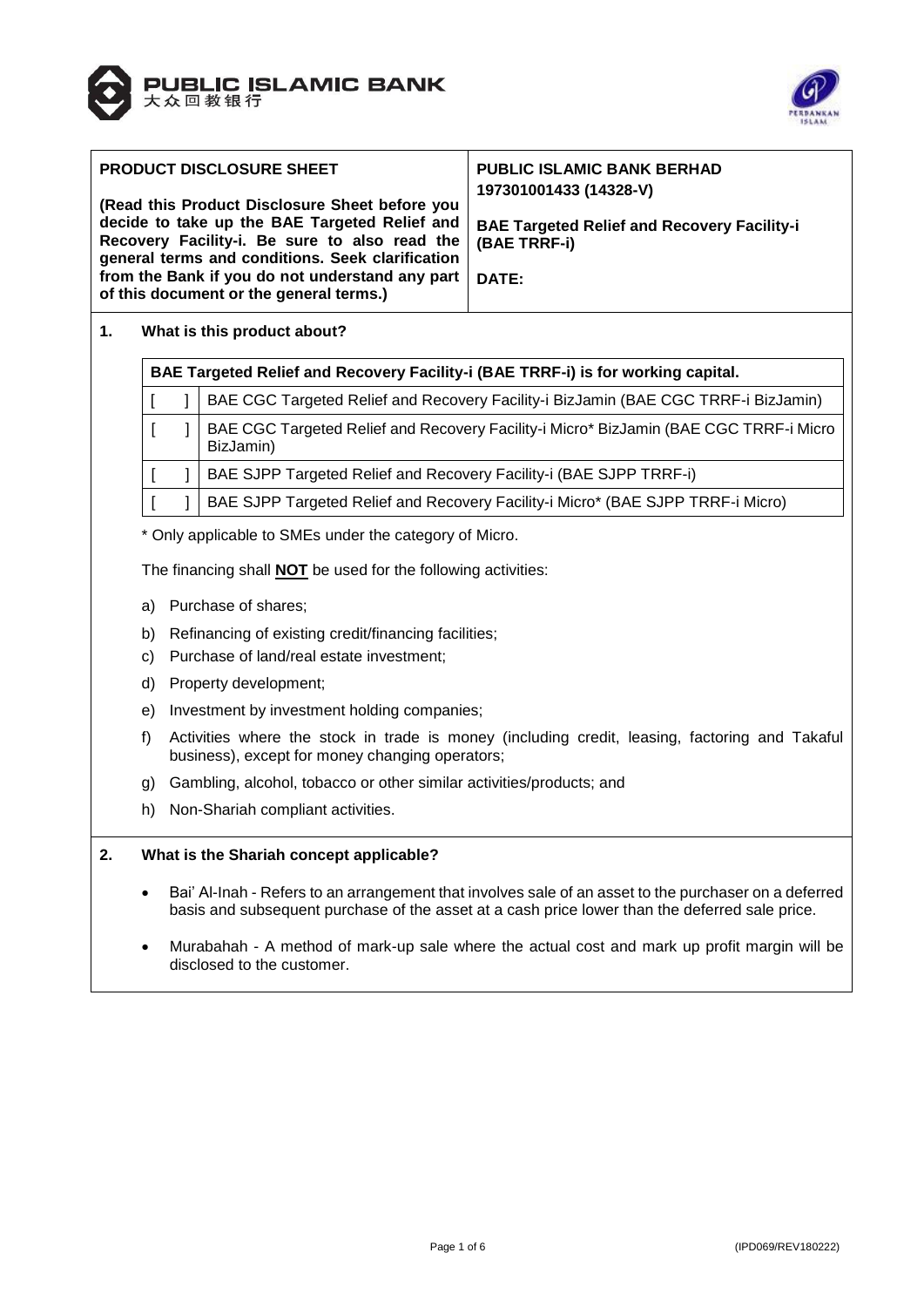



| (a) BAE CGC Targeted Relief and Recovery Facility-i BizJamin (BAE CGC TRFF-i BizJamin)<br>(b) BAE CGC Targeted Relief and Recovery Facility-i Micro BizJamin (BAE CGC TRRF-i Micro<br>BizJamin)<br>(c) BAE SJPP Targeted Relief and Recovery Facility-i (BAE SJPP TRRF-i) |           |                  |    |
|---------------------------------------------------------------------------------------------------------------------------------------------------------------------------------------------------------------------------------------------------------------------------|-----------|------------------|----|
| (d) BAE SJPP Targeted Relief and Recovery Facility-i Micro (BAE SJPP TRRF-i Micro)                                                                                                                                                                                        | RM        |                  |    |
| Financing Amount/Bank's Purchase Price<br>Margin of Financing (M/F %)                                                                                                                                                                                                     |           | $\%$             |    |
| Takaful                                                                                                                                                                                                                                                                   | RM.       |                  |    |
| Tenure (Years)                                                                                                                                                                                                                                                            |           |                  |    |
| <b>Profit Rate</b>                                                                                                                                                                                                                                                        |           |                  |    |
| <b>Bank's Sale Price</b>                                                                                                                                                                                                                                                  | RM.       |                  |    |
| <b>Profit Rate</b>                                                                                                                                                                                                                                                        |           | $\%$             |    |
| What are my obligations?                                                                                                                                                                                                                                                  |           |                  |    |
| Rate                                                                                                                                                                                                                                                                      |           | (Profit Rate $=$ | %) |
| Monthly instalment from 7th month onwards                                                                                                                                                                                                                                 | <b>RM</b> |                  |    |

Note:

- 1. During the first six (6) months moratorium period, profit is non-compounding and is amortised throughout the financing tenure.
- 2. Total payment amount may vary if profit rate/profit spread changes.
- 3. Refer to financing payment schedule for subsequent years' monthly instalment.
- 4. The above is accurate only if the profit rate remains unchanged.

Total profit cost at the end of Total vears FRM Total payment amount at the end of vears RM

## **5. What are the fees and charges I have to pay?**

- 5.1 Stamp Duty (if applicable)
	- As per the Stamp Act 1949 (Revised 1989).
- 5.2 Guarantee Fee
	- 0.5% per annum on the coverage amount (payable to Credit Guarantee Corporation Malaysia (CGC)/ Syarikat Jaminan Pembiayaan Perniagaan (SJPP).
	- Guarantee fee shall commence from the guarantee effective date and it is embedded in the chargeable financing rate.

For full list of fees and charges, please visit our website at [www.publicislamicbank.com.my.](http://www.publicislamicbank.com.my/)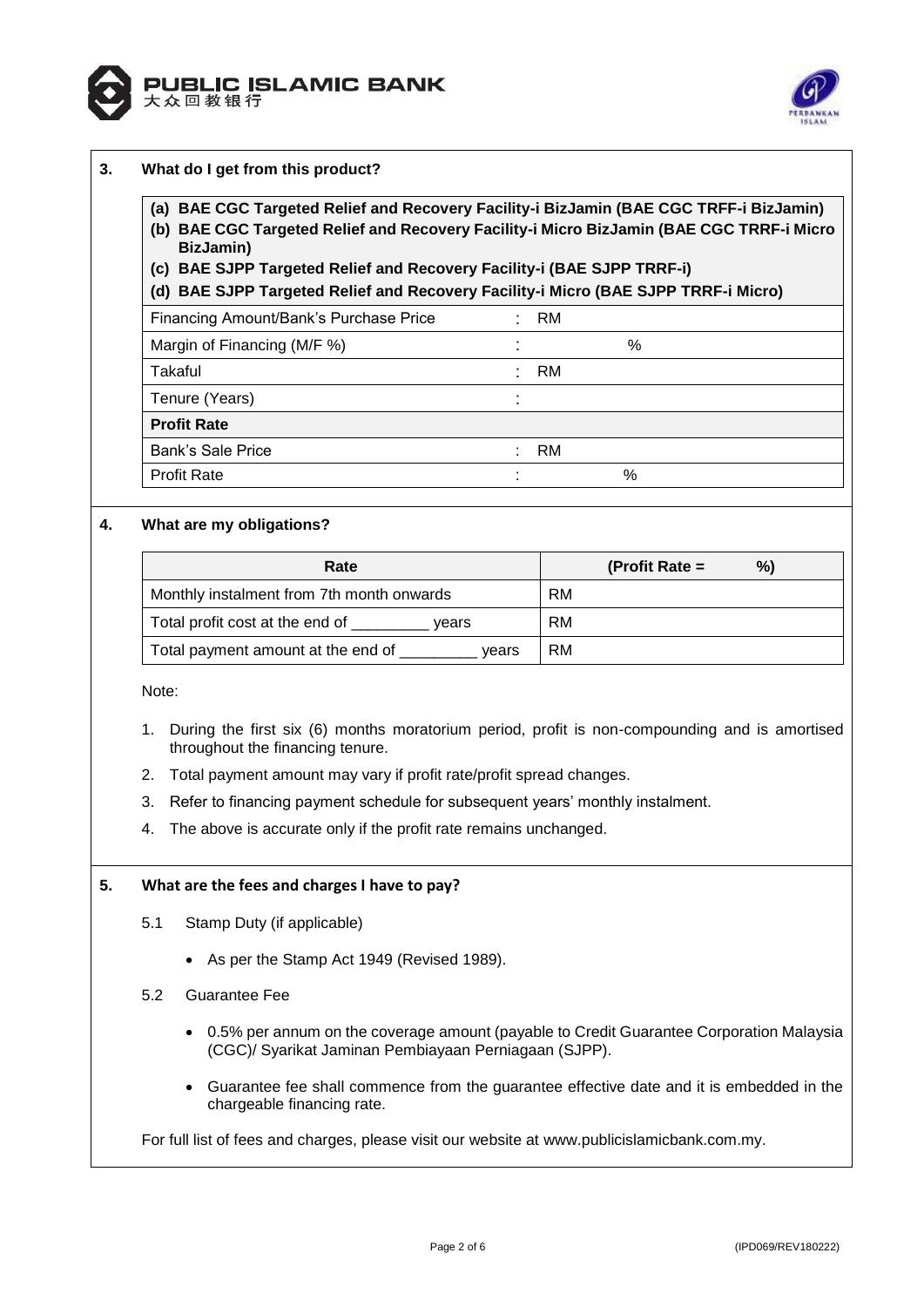



# **6. What if I fail to fulfil my obligations?**

- 6.1 Unless otherwise stipulated under the respective type of facility, in the event of default the Bank reserves the right to impose the following:
	- a) For failure to pay any instalments of the facility(ies) from date of the first disbursement until the date of the maturity of the facility(ies), the *ta'widh* (compensation) rate that shall be applied is one per cent (1%) per annum on any overdue amount, or any such rate as approved by Bank Negara Malaysia.

Formula for *ta'widh* on overdue instalment(s) is as follows:

Overdue Instalment(s) X *Ta'widh* Rate X No. of Overdue Day(s) а в село во представања на село во 1965 године на 1965 године на 1965 године и 1965 године и 1965 године и 196

b) Please take note that if your account remains in arrears and upon recall of the facility or brought to court for judgement before maturity date, late payment charge of 1% p.a. on the remaining outstanding balance will be imposed.

Outstanding Balance X 1% p.a. X No. of Overdue Day(s) <u>365 - Johann Barnett, amerikansk politik (</u>

 $c)$  For failure to pay any instalments and which failure continues beyond the maturity date of the facility(ies), the compensation rate that shall be applied is the Bank's Average Financing Rate\* (AFR) on the outstanding balance or any such rate as approved by Bank Negara Malaysia.

The formula for late payment charge after maturity is as follows:

Outstanding Balance X AFR X No. of Overdue Day(s) <u>365 - Johann Barnett, martin de catalàna (h. 1865).</u><br>1960 - Johann Barnett, martin de catalàna (h. 1865).

- Also known as "Combined Rate" which consist of two (2) elements namely *ta'widh* and *gharamah*. *Ta'widh* refers to the amount that may be compensated to the Bank based on actual loss incurred due to default while *gharamah* refers to the penalty charged on the defaulters over and above the *ta'widh*.
- d) The Bank shall not compound the compensation payable to the principal amount/financing amount.
- 6.2 A Guarantee Fee of 0.5% per annum on the coverage amount is payable to Credit Guarantee Corporation Malaysia (CGC)/Syarikat Jaminan Pembiayaan Perniagaan (SJPP). The Guarantee Fee shall commence from the guarantee effective date. The said Guarantee Fee is embedded in the chargeable financing rate. In the event that the facility is cancelled by you after the Bank has paid the total Guarantee Fee for the entire year, the Bank reserves the right to recover from you one year's guarantee fee amounting to 0.5% per annum of the amount guaranteed by any approved method the Bank determines including by debiting your account with the Bank with twenty-one (21) calendar days prior written notice to you.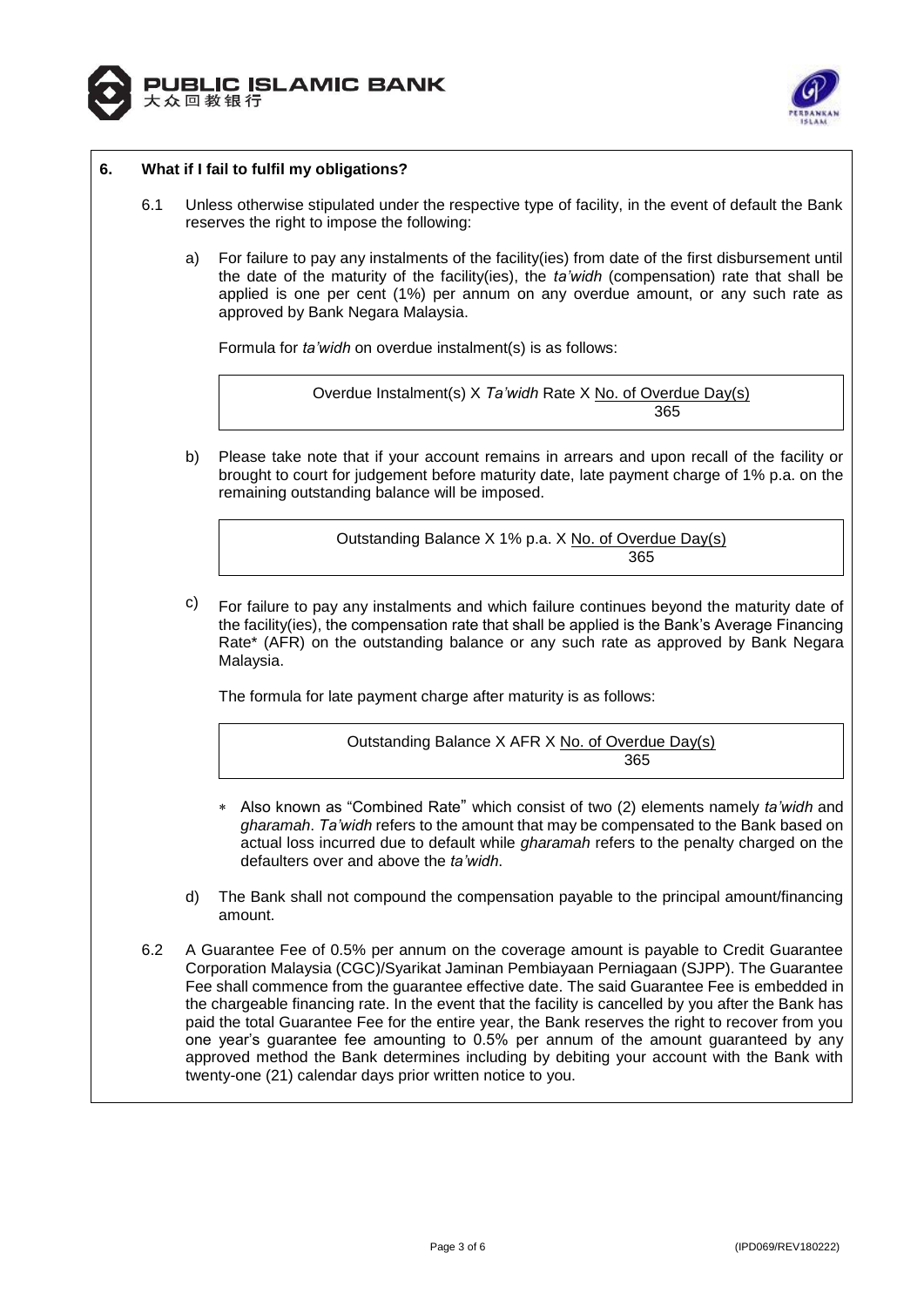



## **6. What if I fail to fulfil my obligations?, cont.**

- 6.3 The Bank has the right at any time without notice to you to debit your Current/Savings Account with us towards payment of the monthly payment of the financing and any other charges and/or fees incurred in the granting of the financing including Takaful contribution, quit rent, assessment, cost of an updated/revised valuation reports, fees for searches, legal fees for preparation and perfection of security documents by Bank's solicitors, legal costs incurred in relation to enforcement of security/ recovery cost and any other cost or expenses incidental thereto.
- 6.4 The financing tenure shall be up to seven (7) years or such other term as determined by Bank Negara Malaysia, including six (6) months of moratorium on both principal and profit payments.
- 6.5 If the financing tenure extends into retirement, you are to advise us on your plans to service the monthly payment after your retirement.
- 6.6 You are to furnish us all relevant information regarding financing taken from all financial institutions, cooperatives, building societies, credit companies and merchants that provide credit sales, etc. and to fully and accurately disclose material information that has a bearing on our financing decision. Failure by you to disclose essential and correct information in the financing application as well as the consequences of providing incomplete or incorrect information may lead to a higher financing rate or rejection of your financing application.
- 6.7 Legal action will be taken if you fail to respond to reminder notices.
- 6.8 Legal action against you may affect your credit rating leading to financing being more difficult or expensive to you.
- 6.9 Under specific circumstances where the customer is not contactable, the Bank's obligation is considered to be fulfilled if such notice has been sent to the last known address of the customer at least seven (7) calendar days in advance.

## **Other terms and conditions**

- 1) You may select to use Bank's panel lawyers/Takaful operators/valuers.
- 2) On case to case basis depending on your credit assessment by the Bank, you may be required to provide a guarantor.

## **7. What if I fully settle the financing before its maturity?**

- The Bank will offer lesser rebate (ibra') on the remaining unearned profit.
- Rebate (Ibra') refers to an act by a person relinquishing his rights to collect payment due from another person. The bank may grant rebate (ibra') to customers of a sale based financing who settled their facility prior to the agreed settlement period as stipulated in the agreement.

## Calculation Example:

| Rebate (Ibra')<br>a)               | Deferred profit - Early settlement charges<br>$=$                                                                                            |
|------------------------------------|----------------------------------------------------------------------------------------------------------------------------------------------|
| Example                            | RM98,167.98 - RM0.00<br>$=$                                                                                                                  |
|                                    | RM98,167.98<br>$=$                                                                                                                           |
| Settlement amount<br>b)<br>Example | Outstanding selling price + Instalments due - Rebate (Ibra')<br>$=$<br>RM267,766.53 + RM2,028.53 - RM98,167.98<br>$=$<br>RM171,627.08<br>$=$ |

No Early Settlement Fee will be charged.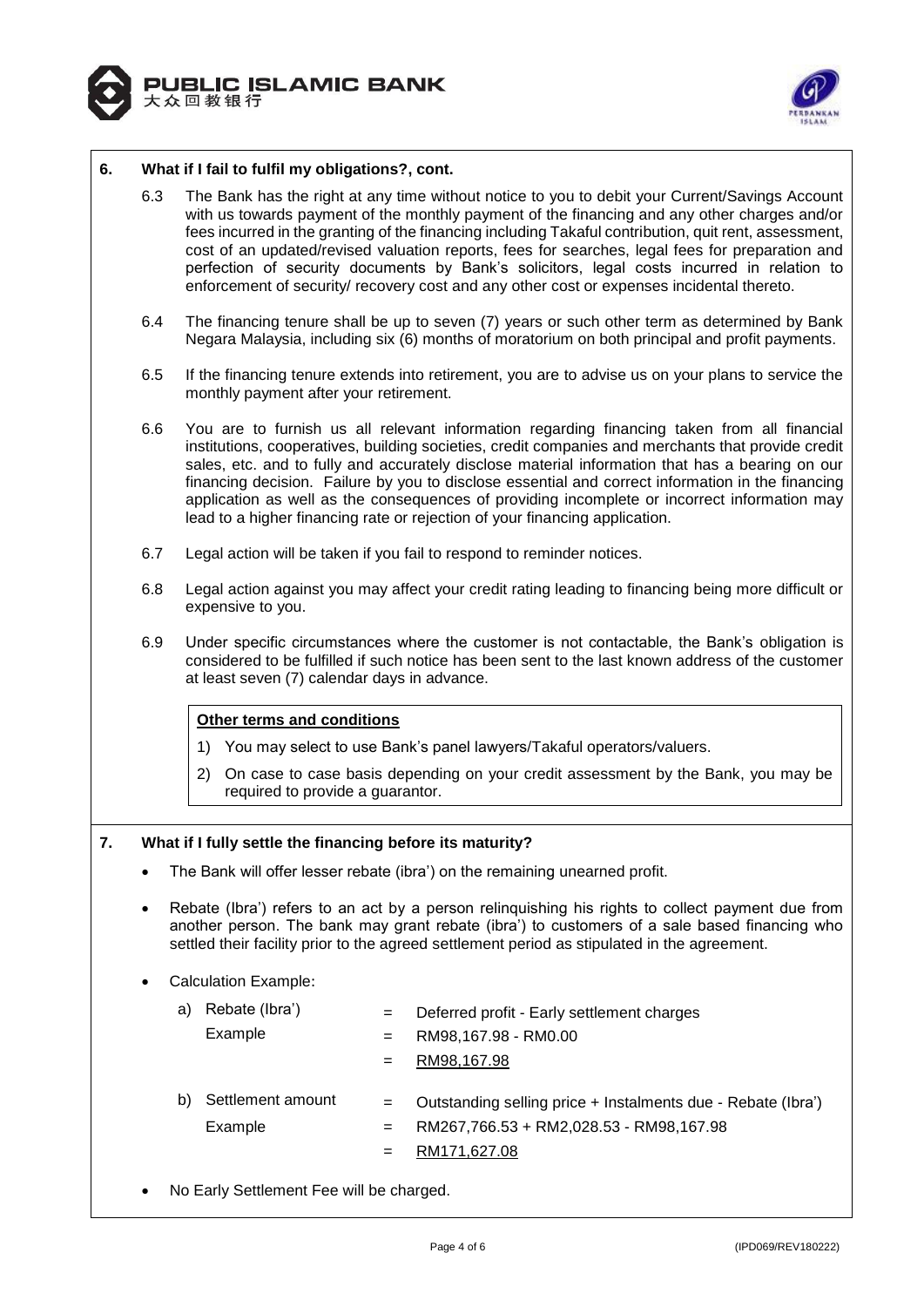



| 8.  | Do I need any Takaful coverage?                                                                                                                                                                                                                                                                                                                                           |  |  |  |  |
|-----|---------------------------------------------------------------------------------------------------------------------------------------------------------------------------------------------------------------------------------------------------------------------------------------------------------------------------------------------------------------------------|--|--|--|--|
|     | Mortgage Reducing Term Takaful (MRTT)<br>$\begin{bmatrix} 1 \end{bmatrix}$<br>Yes<br>$\Box$<br>No                                                                                                                                                                                                                                                                         |  |  |  |  |
|     | Business Financing Reducing Term Takaful (BFTTR)<br>$\mathsf{L}$<br>$\mathbf{1}$<br>$\begin{bmatrix} 1 \end{bmatrix}$<br>Yes<br>No                                                                                                                                                                                                                                        |  |  |  |  |
|     | Fire/House Holder/House Owner Takaful<br>$\mathsf{L}$<br>$\mathbf{I}$<br>No<br>Yes                                                                                                                                                                                                                                                                                        |  |  |  |  |
|     | Note: The customer can refer to the Branch on the list of panel Takaful operators. The Bank may<br>provide quotations for any compulsory Takaful offered by the Bank's panel of Takaful operators but the<br>customer is free to use the service of non-panel Takaful operators. However, only the amount from<br>Takaful providers approved by the Bank may be financed. |  |  |  |  |
| 9.  | What are the major risks?                                                                                                                                                                                                                                                                                                                                                 |  |  |  |  |
|     | In the event that the Government of Malaysia vary or amend any terms and conditions including the<br>$\bullet$<br>amount of guarantee, the Bank reserves the right to cancel the facilities or restructure the facilities<br>subject to the new terms and conditions.                                                                                                     |  |  |  |  |
| 10. | What do I need to do if there are changes to my contact details?                                                                                                                                                                                                                                                                                                          |  |  |  |  |
|     | It is important that you inform us (written notice to be sent to the account holding branch) of any<br>$\bullet$<br>change in your contact details to ensure that all correspondences reach you in a timely manner.                                                                                                                                                       |  |  |  |  |
| 11. | Where can I get assistance and redress?                                                                                                                                                                                                                                                                                                                                   |  |  |  |  |
|     | If you have difficulties in making payments, you should contact us earliest possible to discuss<br>$\bullet$<br>payment alternatives.                                                                                                                                                                                                                                     |  |  |  |  |
|     | If you wish to complain on the products or services provided by us, you may contact us at:                                                                                                                                                                                                                                                                                |  |  |  |  |
|     | <b>Public Islamic Bank Berhad</b><br>25th Floor, Menara Public Bank<br>146 Jalan Ampang<br>50450 Kuala Lumpur                                                                                                                                                                                                                                                             |  |  |  |  |
|     | <b>Telephone</b><br>1-800-22-5555<br>Fax<br>03-2162 2224                                                                                                                                                                                                                                                                                                                  |  |  |  |  |
|     | islamicbkg@publicislamicbank.com.my<br>E-mail<br>https://www.publicislamicbank.com.my<br><b>Website</b>                                                                                                                                                                                                                                                                   |  |  |  |  |
|     | Alternatively, you may seek the services of Agensi Kaunseling dan Pengurusan Kredit (AKPK), an<br>agency established by Bank Negara Malaysia to provide free services on money management,<br>credit counselling, financial education and debt restructuring for individuals. You can contact AKPK<br>at:                                                                 |  |  |  |  |
|     | <b>Tingkat 8, Maju Junction Mall</b><br>1001, Jalan Sultan Ismail<br>50250 Kuala Lumpur                                                                                                                                                                                                                                                                                   |  |  |  |  |
|     | <b>Telephone</b><br>03-2616 7766<br>E-mail<br>enquiry@akpk.org.my                                                                                                                                                                                                                                                                                                         |  |  |  |  |